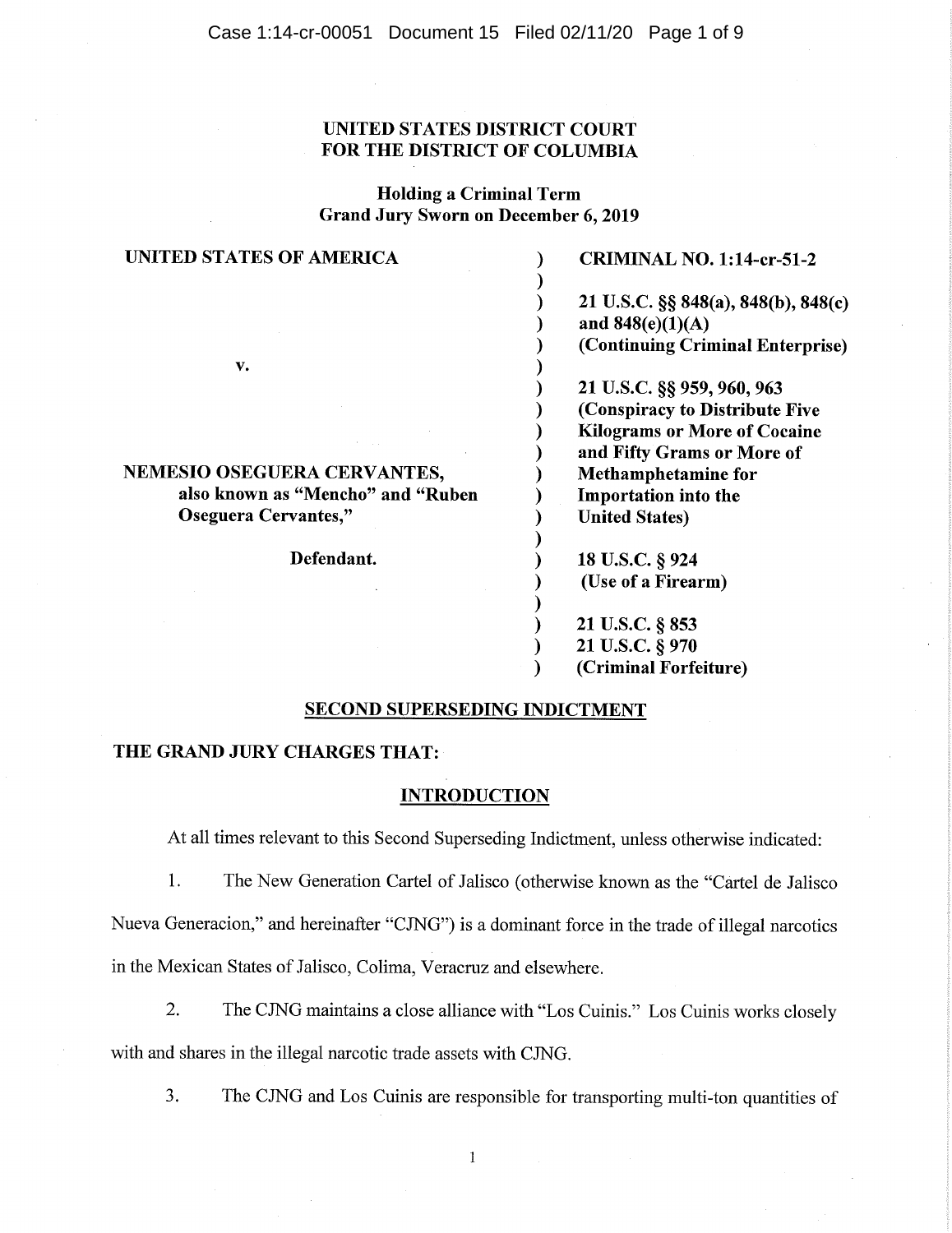#### Case 1:14-cr-00051 Document 15 Filed 02/11/20 Page 2 of 9

cocaine from Colombia and other South American countries to Mexico. The CJNG and Los Cuinis facilitate the transportation of the cocaine to the United States, and other destinations. In addition, the CJNG and Los Cuinis are responsible for the distribution of multi-kilogram quantities of methamphetamine to the United States and other destinations. The CJNG and Los Cuinis also facilitated the collection, transportation, and delivery of narcotics proceeds, from the United States to Mexico.

4. The CJNG and Los Cuinis carry out numerous acts of violence, including murders, assaults, kidnappings, assassinations, and acts of torture. In carrying out these acts of violence, they possess, carry, use and brandish firearms. The CJNG and Los Cuinis commit these acts of violence for a variety of reasons, including but not limited to:

a. Promoting and enhancing the prestige, reputation and position of the CJNG and Los Cuinis with respect to rival criminal organizations, including other drug trafficking organizations;

b. Preserving, protecting and expanding the power, territory and criminal ventures of the CJNG and Los Cuinis;

c. Keeping victims and rivals in fear of the CJNG and Los Cuinis and its members, associates and law enforcement;

d. Enforcing discipline amongst its members and associates by punishing disloyalty and failure;

e. Enriching the members and associates of the CJNG and Los Cuinis through criminal activity, including narcotics trafficking; and

f. Imposing retribution to elected and public officials and others for failing to provide services to the CJNG and Los Cuinis.

2

 $\bar{\chi}$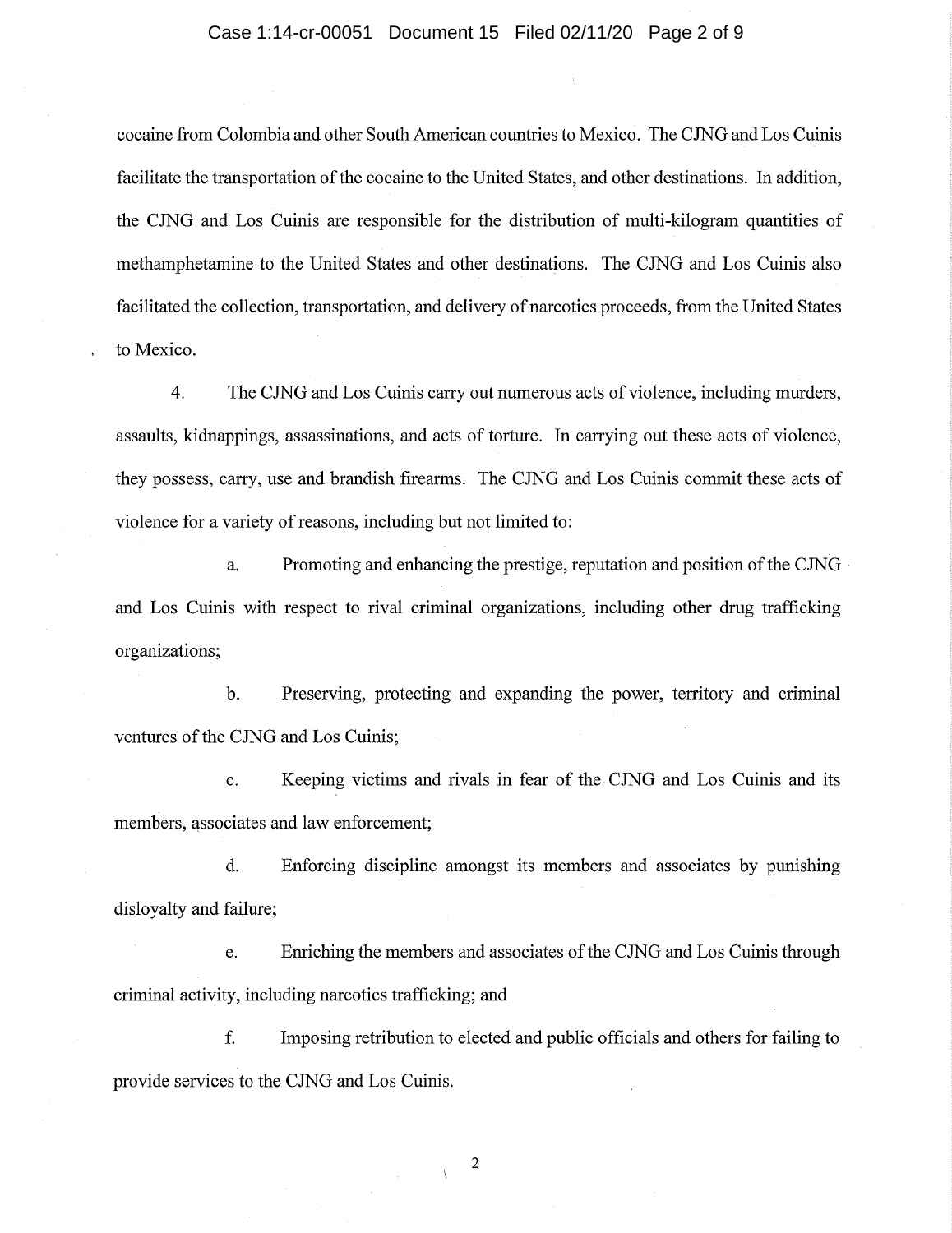5. The defendant Nemesio Oseguera Cervantes, also known as "El Mencho" and "Ruben Oseguera-Cervantes" is the principal leader of CJNG.

#### **COUNT ONE**  (Continuing Criminal Enterprise)

6. The allegations contained in paragraphs one through five are realleged and incorporated as if fully set forth in this paragraph.

7. From in or about January 2000, and continuing thereafter, up to and including the date of the filing of this Second Superseding Indictment, both dates being approximate and inclusive, the defendant **NEMESIO OSEGUERA CERVANTES,** also known as "El Mencho" and "Ruben Oseguera-Cervantes" together with others, both known and unknown, did knowingly and intentionally engage in a continuing criminal enterprise, in that the defendant **NEMESIO OSEGUERA CERVANTES** committed violations of Title 21, United States Code, Sections 952(a), 959(a), 960 and 963, including Violations One through Five set forth below, which violations were part of a continuing series of violations of those statutes undertaken by the defendant **NEMESIO OSEGUERA CERVANTES** in concert with five or more other persons, with respect to whom the defendant **NEMESIO OSEGUERA CERVANTES** occupied a supervisory and management position, and was a principal administrator, organizer and leader of the continuing criminal enterprise, and from which continuing series of violations the defendant **NEMESIO OSEGUERA CERVANTES** obtained substantial income and resources, in excess of \$10 million in gross receipts in a twelve month period for the manufacture, importation and distribution of cocaine, marijuana and methamphetamine. Each violation involved at least 300 times the quantity of a substance described in Section 841(b)(1)(B) of Title 21, United States Code, to wit: 150 kilograms or more of a substance containing cocaine and at least 300 times the quantity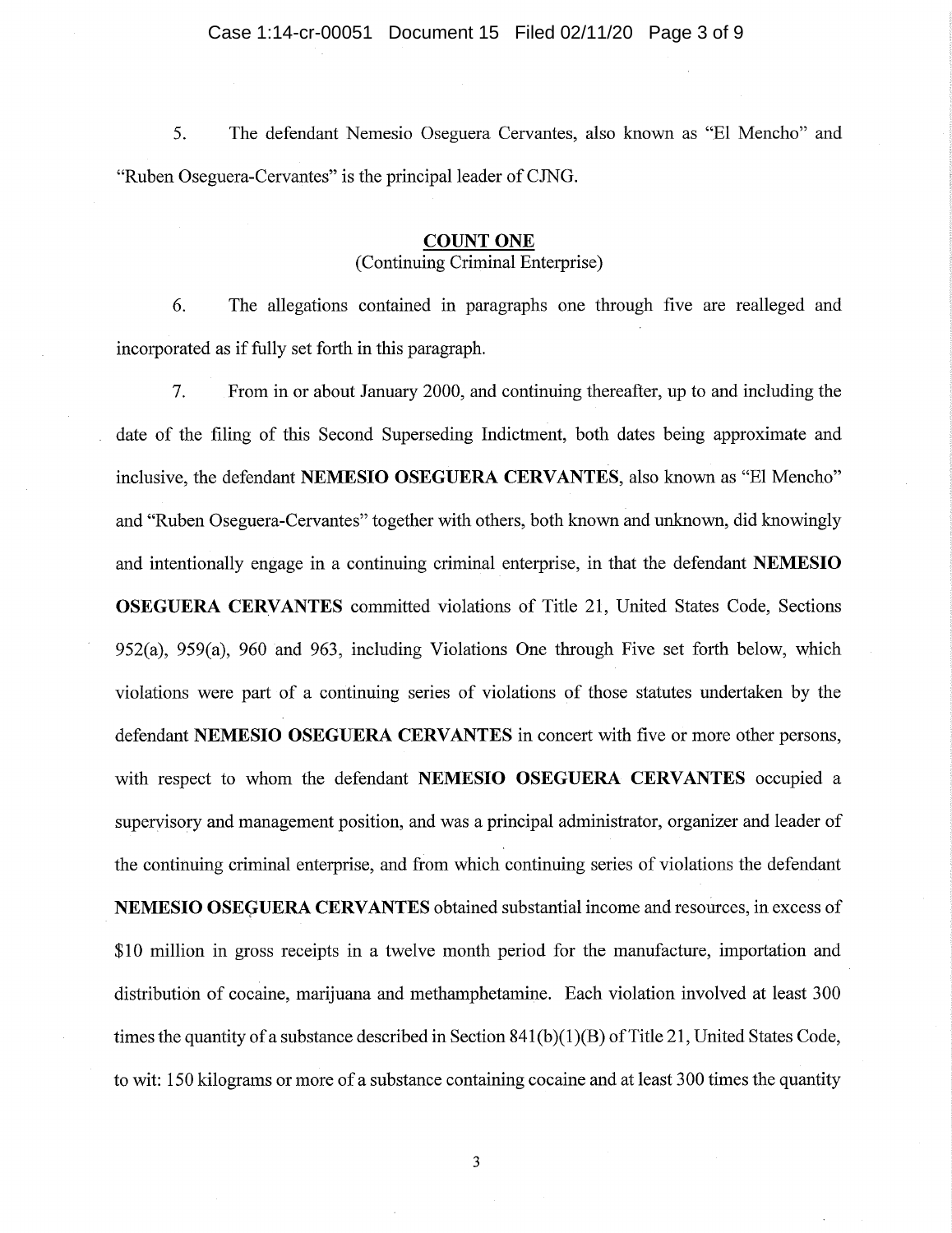#### Case 1:14-cr-00051 Document 15 Filed 02/11/20 Page 4 of 9

of a substance described in Section 841(b)(1)(B) of Title 21, United States code, to wit: 15 kilograms or more of a substance containing methamphetamine. The continuing series of violations, as defined by Title 21, United States Code, Section 848(c), included Violations One through Five set forth below:

# Violation One (Attempted International Cocaine Distribution)

8. In or about 2007, in the countries of Colombia, Guatemala, Mexico, the United States and elsewhere, the defendant **NEMESIO OSEGUERA CERVANTES,** together with others, both known and unknown, did knowingly and intentionally attempt to distribute a controlled substance, intending and knowing that such substance would be unlawfully imported into the United States from a place outside thereof, which offense involved five kilograms or more of a substance containing cocaine, a Schedule II controlled substance, in violation of Title 21, United States Code, Sections 959(a), 960(a)(3) and 960(b)(1)(B)(ii).

## Violation Two (International Cocaine Distribution)

9. In or about 2007, in the countries of Colombia, Mexico, the United States and elsewhere, the defendant **NEMESIO OSEGUERA CERVANTES,** together with others, both known and unknown, did knowingly and intentionally distribute a controlled substance, intending and knowing that such substance would be unlawfully imported into the United States from a place outside thereof, which offense involved five kilograms or more of a substance containing cocaine, a Schedule II controlled substance, in violation of Title 21, United States Code, Sections 959(a), 960(a)(3) and 960(b)(1)(B)(ii).

# Violation Three (Attempted International Cocaine Distribution)

10. In or about November 2013, in the countries of Mexico, the United States and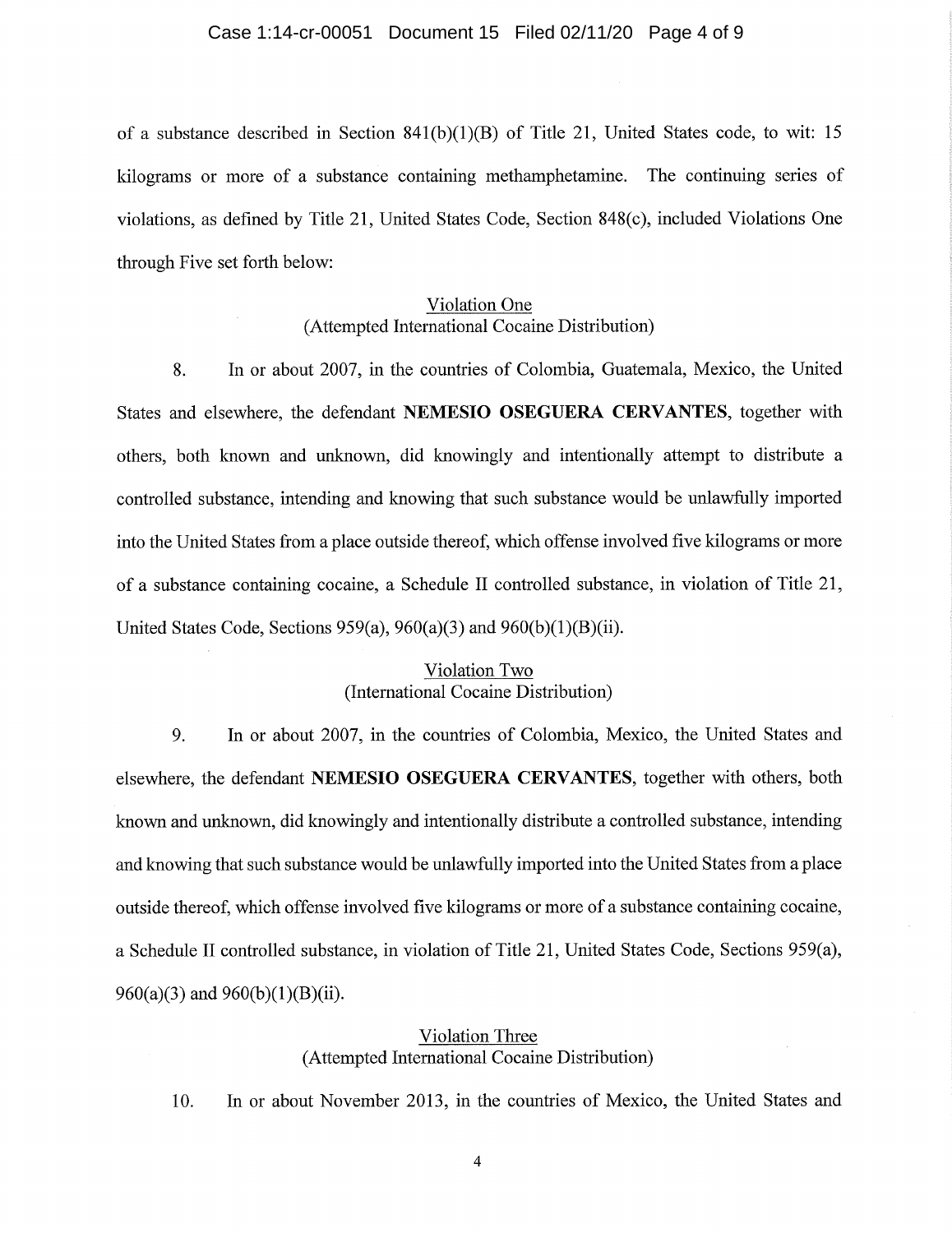elsewhere, the defendant **NEMESIO OSEGUERA CERVANTES,** together with others, both known and unknown, both known and unknown, did knowingly and intentionally attempt to distribute a controlled substance, intending and knowing that such substance would be unlawfully imported into the United States from a place outside thereof, which offense involved five kilograms or more of a substance containing cocaine, a Schedule II controlled substance, in violation of Title 21, United States Code, Sections 959(a), 960(a)(3) and 960(b)(1)(B)(ii).

# Violation Four (International Methamphetamine Distribution Conspiracy)

11. In or about January 2014, in the countries of Australia, Mexico, the United States and elsewhere, the defendant **NEMESIO OSEGUERA CERVANTES,** together with others, both known and unknown, did knowingly and intentionally attempt to distribute a controlled substance, intending and knowing that such substance would be unlawfully imported into the United States from a place outside thereof, which offense involved 500 grams or more of a substance containing methamphetamine, a Schedule II controlled substance, in violation of Title 21, United States Code, Sections 959(a), 960(a)(3) and 960(b)(1)(H).

# Violation Five (Murder Conspiracy)

12. On or about and between January 2000 and continuing thereafter, up to and including the date of the filing of this Second Superseding Indictment, both dates being approximate and inclusive, within the extraterritorial jurisdiction of the United States, the defendant **NEMESIO OSEGUERA CERVANTES,** together with others, both known and unknown, while engaged in an offense punishable under Section 960(b)(1) of Title 21 of the United States Code, to wit: the crime charged in Count Two, did knowingly and intentionally conspire to kill and counsel, command, induce, procure and cause the intentional killing of one or more

5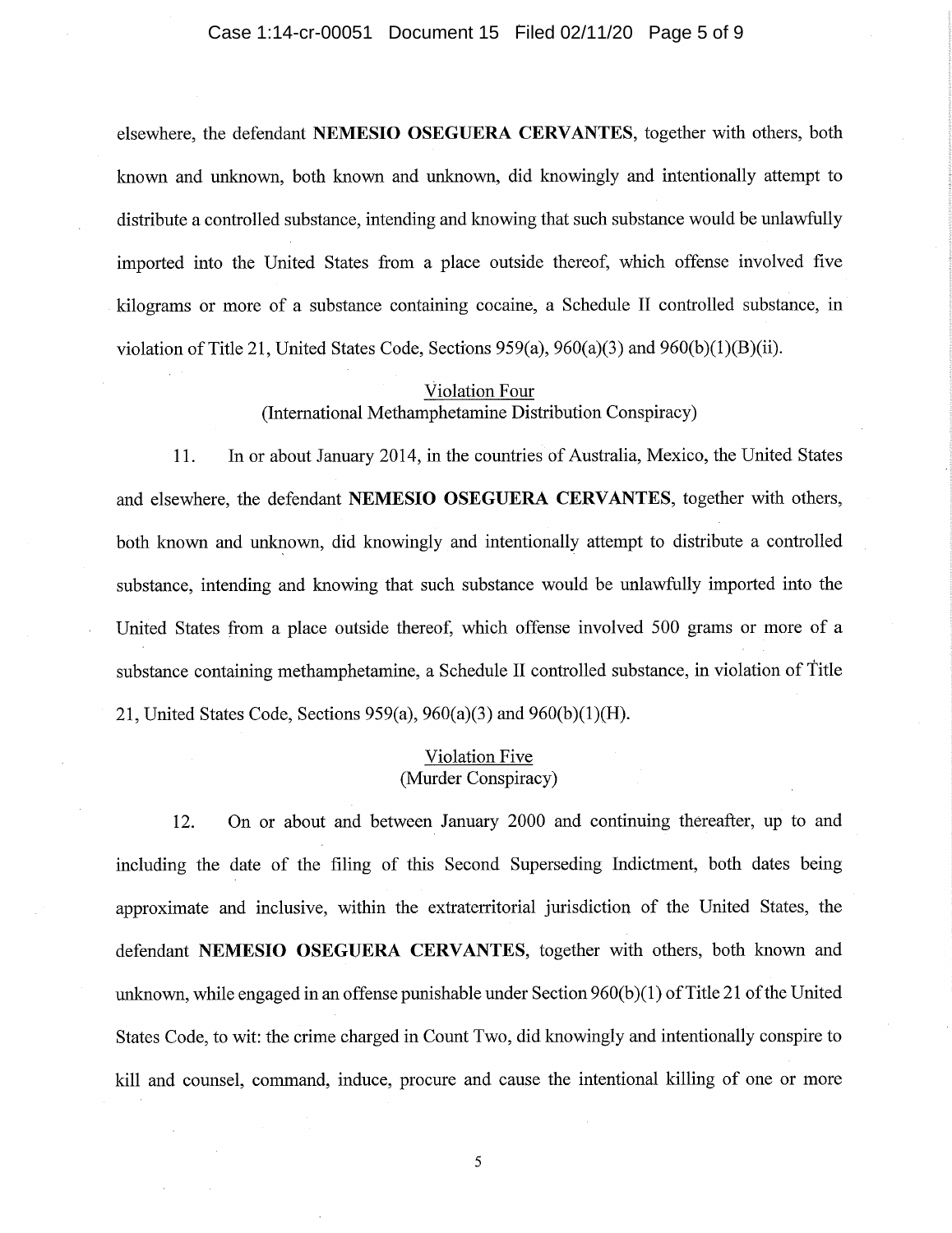#### Case 1:14-cr-00051 Document 15 Filed 02/11/20 Page 6 of 9

persons, and such killings did result, in violation of Title 21, United States Code, Sections 848(e)(1)(A) and 846.

(Title 21, United States Code, Sections  $848(a)$ ,  $848(b)$ ,  $848(c)$  and  $848(e)(1)(A)$ .

#### **COUNT TWO**

(International Cocaine and Methamphetamine Distribution Conspiracy)

16. The allegations contained in paragraphs one through five are realleged and incorporated as if fully set forth in this paragraph.

17. From in or about January 2000, and continuing thereafter, up to and including the date of the filing of this Second Superseding Indictment, both dates being approximate and inclusive, in the countries of Mexico, the United States, and elsewhere, the defendant **NEMESIO OSEGUERA CERVANTES,** together with others, both known and unknown, did knowingly, intentionally and willfully conspire to commit offenses against the United States, to wit: (1) to distribute five (5) kilograms or more of a mixture and substance containing a detectable amount of cocaine, a Schedule II controlled substance; and (2) to distribute 500 grams or more of mixture and substance containing a detectable amount of methamphetamine, a Schedule II controlled substance, knowing and intending that said controlled substances would be unlawfully imported into the United States from a place outside thereof, in violation of Title 21, United States Code, Sections 959(a), 960(b)(1)(B)(ii) and 960(b)(1)(H); all in violation of Title 21, United States Code, Section 963.

18. The controlled substances involved in the conspiracy attributable to the defendant as a result of his own conduct, and the conduct of other conspirators reasonably foreseeable to him, are five (5) kilograms or more of a mixture and substance containing a detectable amount of cocaine and 500 grams or more of a mixture and substance containing a detectable amount of

6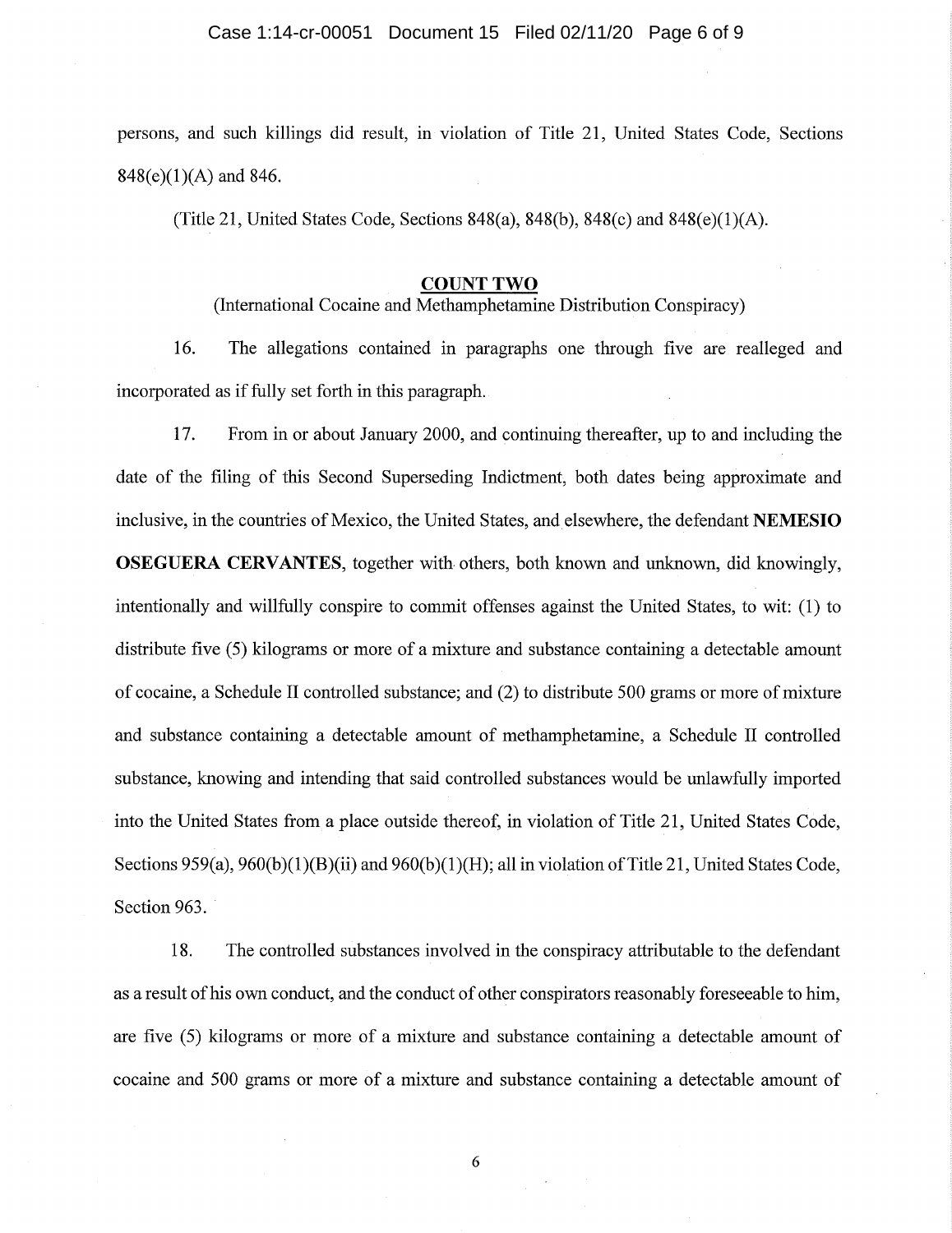methamphetamine in violation of Title 21, United States Code, Sections 960(b)(1)(B)(ii) and 960(b)(1)(H).

(Conspiracy to distribute 5 kilograms or more of cocaine and 500 grams or more of methamphetamine, for importation into the United States in violation of Title 21, United States Code, Sections 959(a), 959(c), 960 and 963.)

# **COUNT THREE**

(Use of a Firearm)

19. The allegation contained in paragraphs one through five are realleged and incorporated as if fully set forth in this paragraph.

20. From in or about January 2005, and continuing thereafter, up to and including the date of the filing of this Second Superseding Indictment, both dates being approximate and inclusive, the defendant **NEMESIO OSEGUERA CERVANTES** did knowingly and intentionally use, carry and brandish a firearm, during and in relation to one or more drug trafficking crimes, to wit: the crimes charged in Count Two, and did knowingly and intentionally possess a firearm in furtherance of such drug trafficking crimes in violation of Title 18, United States Code, Sections 924(c)(1)(A)(i), 924(c)(1)(A)(ii) and 924(c)(1)(B)(ii).

(Use of a Firearm, in violation of Title 18, United States Code, Sections 924(c)(1)(A)(i), 924(c)(1)(A)(ii) and 924(c)(1)(B)(ii).)

# **CRIMINAL FORFEITURE ALLEGATION AS TO COUNTS ONE AND TWO**

21. The United States hereby gives notice to the defendant that upon conviction of the Title 21 offenses alleged in Counts One and Two of this Second Superseding Indictment, the Government will seek forfeiture in accordance with Title 21, United States Code, Sections 853(a), of all property constituting or derived from any proceeds the defendant obtained directly or indirectly as a result of the alleged Title 21 violations, and all property used or intended to be used in any manner or part to commit and to facilitate the commission of such offenses.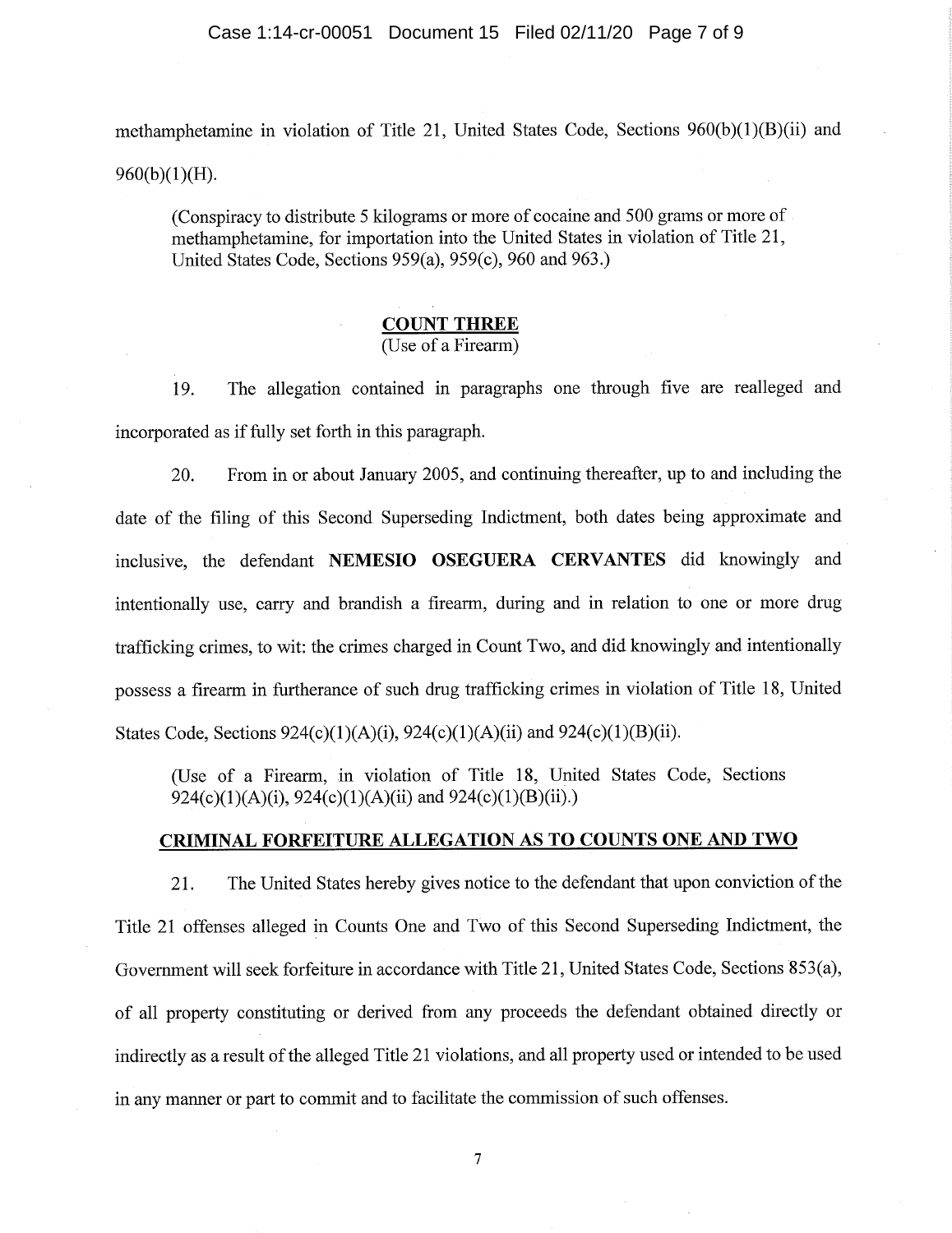## 22. Said property includes, but is not limited to:

A sum of money equal to all proceeds the defendant obtained directly or indirectly as a result of the Title 21 offenses charged in this Indictment, and all property used or intended to be used to facilitate the offenses, that is, not less than a sum of money representing the amount of funds involved in the offenses, and all interest and proceeds traceable thereto; in that such sum, in aggregate, was received by the defendant in exchange for the distribution of controlled substances or is traceable thereto. If any of the above-described forfeitable property, as a result of any act or omission of the defendant —

- (a) cannot be located upon the exercise of due diligence;
- (b) has been transferred or sold to, or deposited with, a third person;
- (c) has been placed beyond the jurisdiction of the Court;
- (d) has been substantially diminished in value; or
- (e) has been commingled with other property which cannot be subdivided without difficulty;